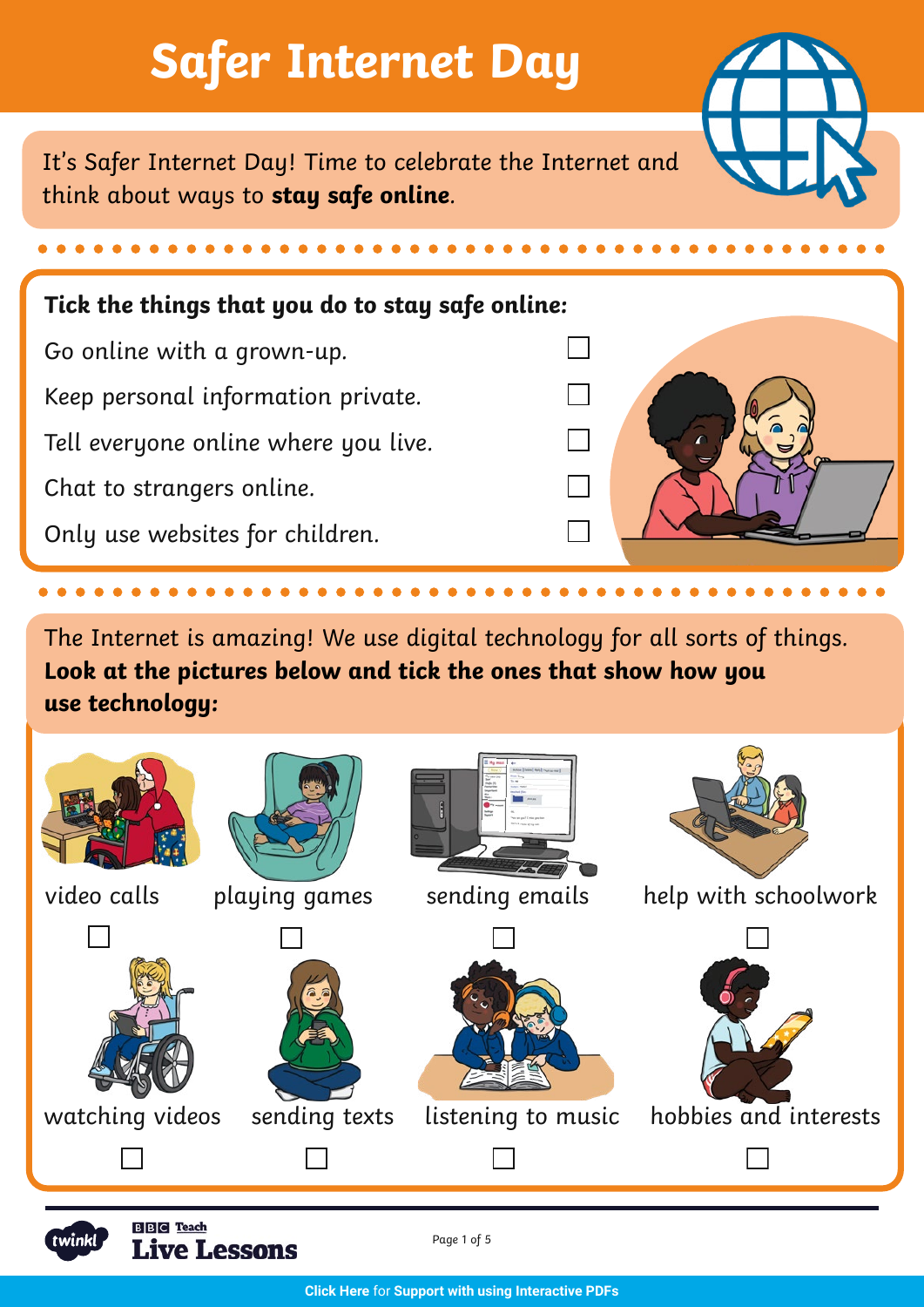



Lots of information online is true but some is fake. Sometimes, people share fake information online. News stories can be made up to trick people. **Can you spot the fake news story here?**



**BBC** Teach twinkl **Live Lessons** 

Page 2 of 5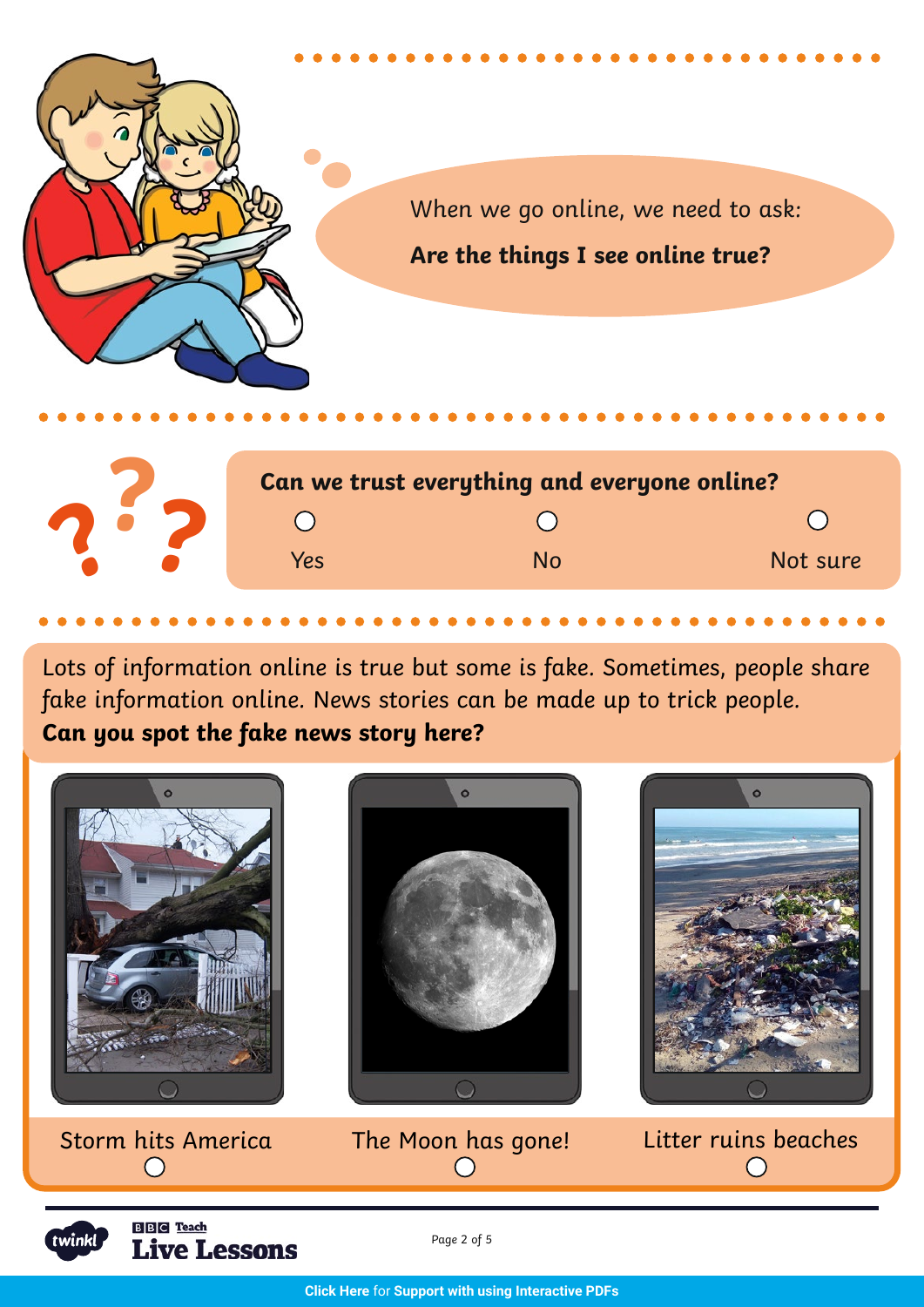It isn't just news stories that might be fake. Some photos and videos are fake too. **Tick the photos that you think might be fake.**



When we see something online that we think might not be reliable, we need to check it. **Which of these options are good ways to check information?**

| Speak to a trusted adult.                 |  |
|-------------------------------------------|--|
| Check the information on another website. |  |
| Check the information in a book.          |  |



**BBC** Teach **Live Lessons** 

Page 3 of 5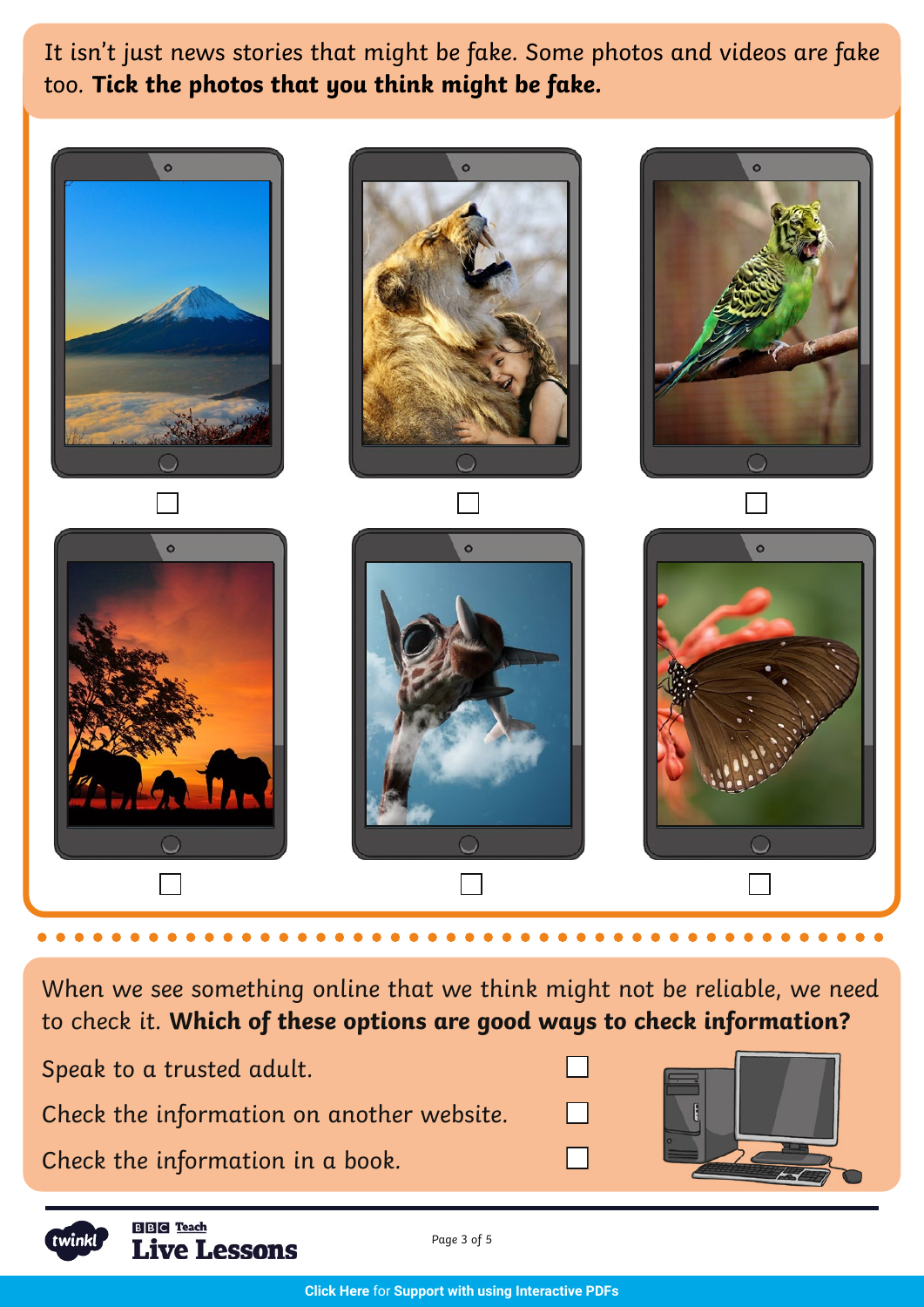Sometimes, when we are online, we might get asked to give or share personal information. **What sort of personal information should we never share online?**

| our full name                |  |
|------------------------------|--|
| our address                  |  |
| our favourite song           |  |
| the football team we support |  |
| our email address            |  |
| our passwords                |  |
| a photo of our pet           |  |
| the name of our school       |  |

Being safe online also includes knowing who we can and cannot trust. **Which people here can you trust?**